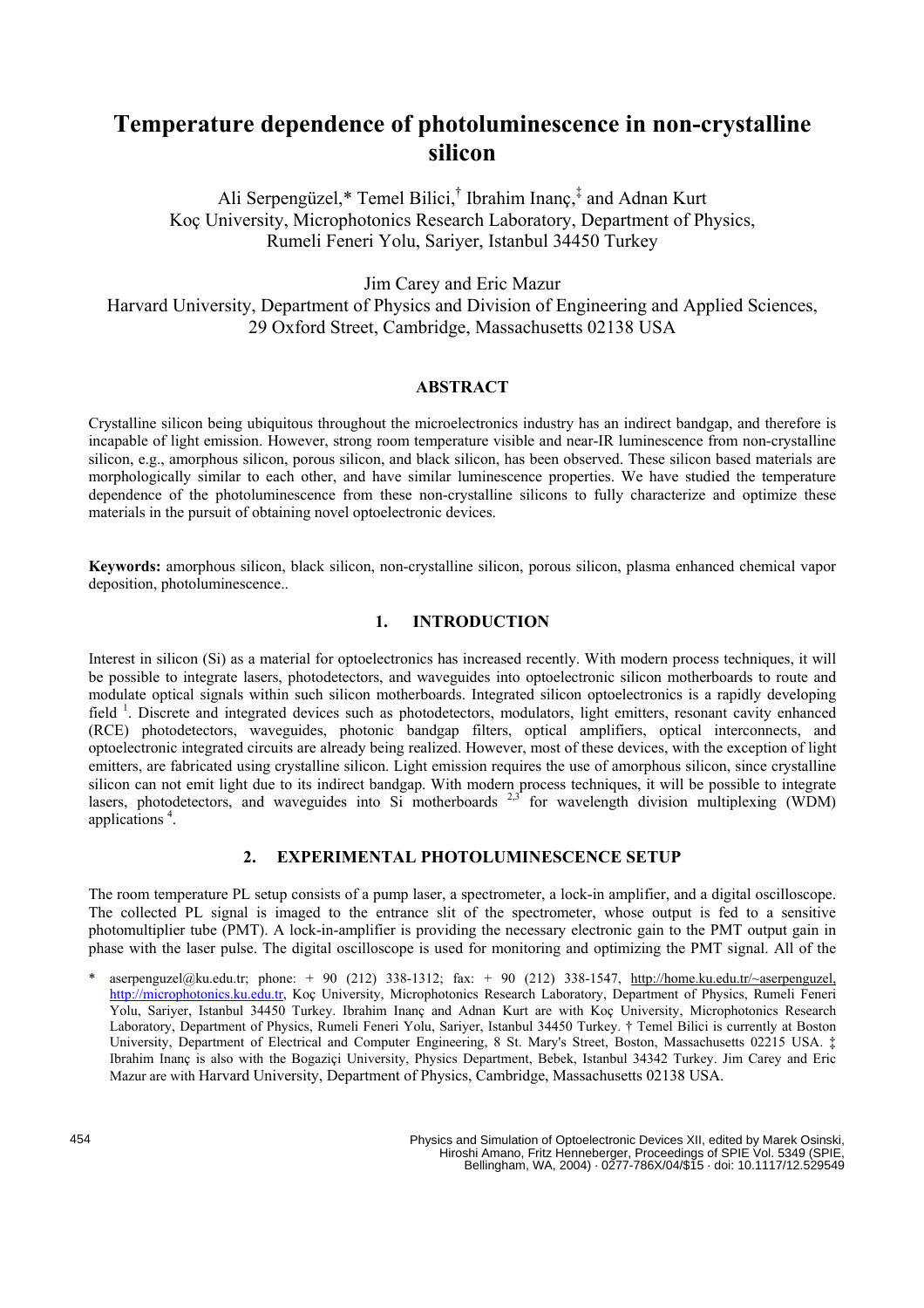measurement and test devices are computer controlled and the data is acquired digitally. For the room temperature measurements at 300 K the samples are attached to a holder. For low temperature measurements the samples are placed in a closed cycle cryostat system. The closed cycle cryostat system is used to control the sample temperature from 10 K to 300 K.

## **3. AMORPHOUS SILICON**

In the optoelectronics and microelectronics industry silicon is the most widely used semiconductor, not only in its crystalline, but also in its amorphous form. Being a direct band-gap material,  $5$  unlike crystalline silicon, $6$  amorphous silicon is unmatched as a photoreceptor for laser printing, for switching elements in large area liquid crystal displays, for large photovoltaic panels, and any other application that calls for a high quality semiconductor that can be processed on large areas or on curved or flexible substrates. It is generally agreed that the terms amorphous solid, non-crystalline solid, disordered solid, glass, or liquid have no precise structural meaning beyond the description that, the structure is not crystalline on any significant scale. The principal structural order present is imposed by the approximately constant separation of nearest-neighbor atoms or molecules. Until the early 1970's, amorphous silicon prepared by evaporation or sputtering was not considered as one of the valuable semiconductor materials, because of high density of electronic states in the band gap related to a large density of structural defects.<sup>7</sup> The discovery of an amorphous silicon material prepared by the glow discharge deposition of silane, which can be doped and whose conductivity can be changed by ten orders of magnitude marked a turning point and opened a new research area. Most interest focused on hydrogenated amorphous silicon and its alloys, since hydrogen by removing dangling bonds eliminates non-radiative recombination centers, that are responsible for reduced luminescence efficiency (and reduced photovoltaic efficiency) and allows doping. <sup>8</sup> Hydrogenated amorphous silicon (a-Si:H) is already an established material in semiconductor technology <sup>9</sup> . The major application of a-Si:H is photovoltaics, color detectors, and active matrix displays. The primary attribute of the technology is its large area capability, which is unavailable with other technologies. Another advantage of the hydrogenated amorphous silicon is that, it can be deposited by plasma enhanced chemical vapor deposition (PECVD) onto almost any substrate at temperatures below 500 K, which makes it compatible with the microelectronic technology. This property justifies the interest in a-Si:H as a potential optoelectronic material. Planar waveguides are already being realized from a-Si:H  $^{10}$ . The advantage of a-Si:H, as well as porous silicon (-Si), is that, they attract interest as a potential optical gain medium, because of their room temperature visible electroluminescence (EL) and photoluminescence (PL). Recently, we have observed visible PL from a-Si:H, as well as its oxides (a-SiOx:H) and nitrides (a-SiN<sub>x</sub>:H) grown by low temperature PECVD. <sup>11</sup> While the exact mechanism of the occurrence of the PL in bulk a-SiN<sub>x</sub>:H is still under discussion, the quantum confinement model is a widely accepted. <sup>12</sup> In the quantum confinement model the material consist of small a-Si clusters in a matrix of a-SiN<sub>x</sub>:H. The regions with Si-H and Si-N, having larger energy gaps due to strong Si-H and Si-N bonds, isolate these a-Si clusters, and form barrier regions around them. The PL originates from the a-Si clusters. A-SiN<sub>x</sub>:H can be grown both with and without ammonia (NH<sub>3</sub>). The samples grown without  $NH_3$  are referred to as the Si rich samples. The luminescence of these samples is in the rednear-infrared part of the optical spectrum. The samples grown with NH<sub>3</sub> and annealed at 800° C are referred to as the nitrogen rich samples. The luminescence of these samples is in the blue-green part of the optical spectrum <sup>13</sup>.

#### **3.1. Temperature dependence of the amorphous silicon photoluminescence**

Figure 3.1 shows the PL spectra of the a-SiN<sub>x</sub>:H measured in the 550 - 900 nm wavelength and in the  $12 - 298$  K temperature range at a constant excitation laser intensity of 0.1 W cm<sup>-2</sup>. A broad PL band centered at 710 nm ( $E_p$  = 1.746 eV) at 12 K is observed. The PL spectra have approximately a Gaussian lineshape modulated slightly by Fabry-Perot resonances. These resonances are due to the Fresnel reflections from the a-SiN<sub>x</sub>:H film surfaces. The PL intensity decreases with increasing temperature. This feature is typical of the PL, which is due to donor-acceptor pair transitions observed in semiconductors. The variation of the PL peak with respect to temperature is plotted in the figure 3.2. In the 12 - 170 K range, the PL intensity decreases slowly. Above 170 K, however, the PL intensity decreases at a larger rate due to a thermal quenching process. The activation energy E for this thermal quenching process can be derived in the 170 - 298 K temperature range using a nonlinear least squares fit to the following equation,  $I = I_0$  exp (  $E/k_BT$ ), where I is the PL intensity,  $I_0$  a proportionality constant, and  $k_B$  the Boltzmann's constant. The semilog plot of the emission band intensity as a function of the reciprocal temperature gives a straight line in the 170 - 298 K region. An activation energy of  $E_a = 0.027$  eV for the emission band is derived from the slope of the straight line fit. This activation energy is associated with a shallow level located at 0.027 eV from the band. This shallow level in undoped a-SiN<sub>x</sub>:H may be associated with the presence of defects and unintentional impurities.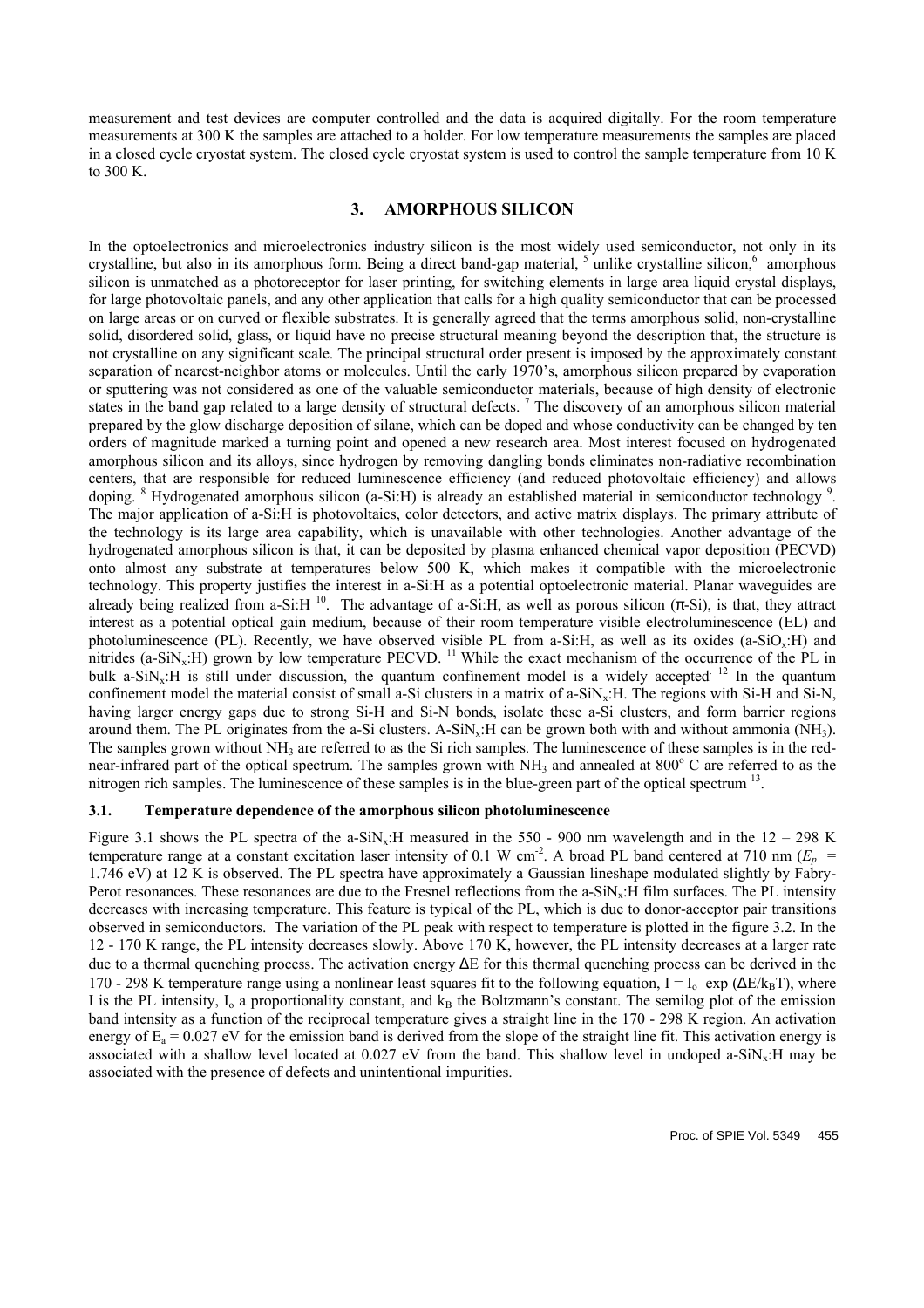

Figure 3.1. PL spectra of a-SiNx:H in the 12 - 298 K temperature range.



Figure 3.2. Temperature dependence of a-SiN<sub>x</sub>:H PL intensity at the emission band maximum. Intensive quenching starts at 170 K.

## **3.2. Surface morphology of the amorphous silicon**

Atomic force microscopy (AFM) has been performed the on the a-SiN<sub>x</sub>:H samples to characterize the morphology of the surface and to analyze origin of the luminescence. The surface of the  $a-SiN<sub>x</sub>:H$  is optically flat and thus amenable for the growth of multiple layers. This is necessary condition for the realization of the one-dimensional PBG microcavity. The surface morphology of the a-SiNx:H is quite uniform. The bulk of the material is composed of globules of a-SiNx:H and is similar to -Si. Figure 3.3 shows the medium resolution AFM picture of the silicon rich a-SiNx:H surface. Additionally, although the surface is flat optically, it is quite rough in the 100 nm range, which corresponds to the average globule size.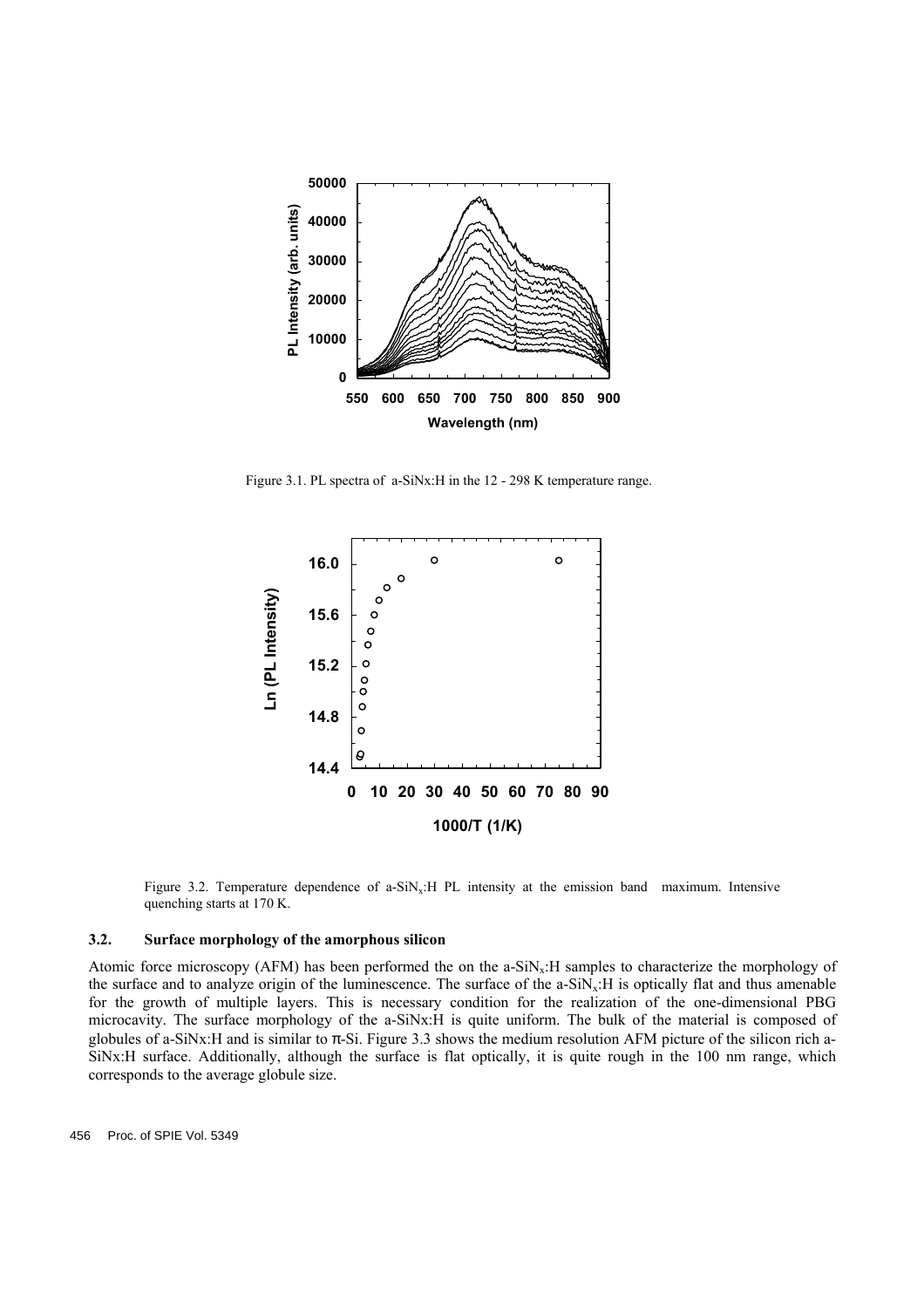

Figure 3.3. Medium resolution AFM of the silicon rich a-SiNx:H surface.

## **4. POROUS SILICON**

Similar to hydrogenated amorphous silicon (a-Si:H), porous silicon (-Si) also exhibits room temperature visible PL<sup>14</sup>. Semiconductor microcavity effects have been applied to -Si, after the observation of room temperature visible PL  $)$ <sup>15</sup> made -Si a potential optical gain medium.<sup>16</sup> Steady state  $^{17, 18, 19}$  and temporally resolved,  $^{20}$  single and multiple<sup>21</sup> microcavity controlled PL in -Si has been observed experimentally  $^{22, 23, 24}$  and calculated theoretically  $^{25}$ . The possibility of using -Si microcavities as chemical sensors has been investigated <sup>26</sup>. In addition, microcavity controlled PL has been observed in -Si inorganic-organic structures, <sup>27</sup> as well as  $Si/SiO<sub>x</sub>$  superlattices. <sup>28,29,30</sup> SiO<sub>2</sub>/TiO<sub>2</sub> microcavities,<sup>31</sup> SiO<sub>x</sub>/WO<sub>y</sub>, and SiO<sub>x</sub>/MO<sub>y</sub> multilayers<sup>32</sup> have been fabricated. Microcavity controlled electroluminescence (EL) of -Si has been reported.<sup>33, 34</sup> Interference filters  $35$  and optical waveguides  $36$  have also formed from -Si. Two-dimensional (2-D) photonic crystals have been fabricated in -Si  $^{37}$  and silicon nitride (Si<sub>3</sub>N<sub>4</sub>)  $^{38}$ waveguides.

#### **4.1. Temperature dependence of the porous silicon photoluminescence**



Figure 4.1. PL spectra of porous silicon in the 10 - 300 K temperature range.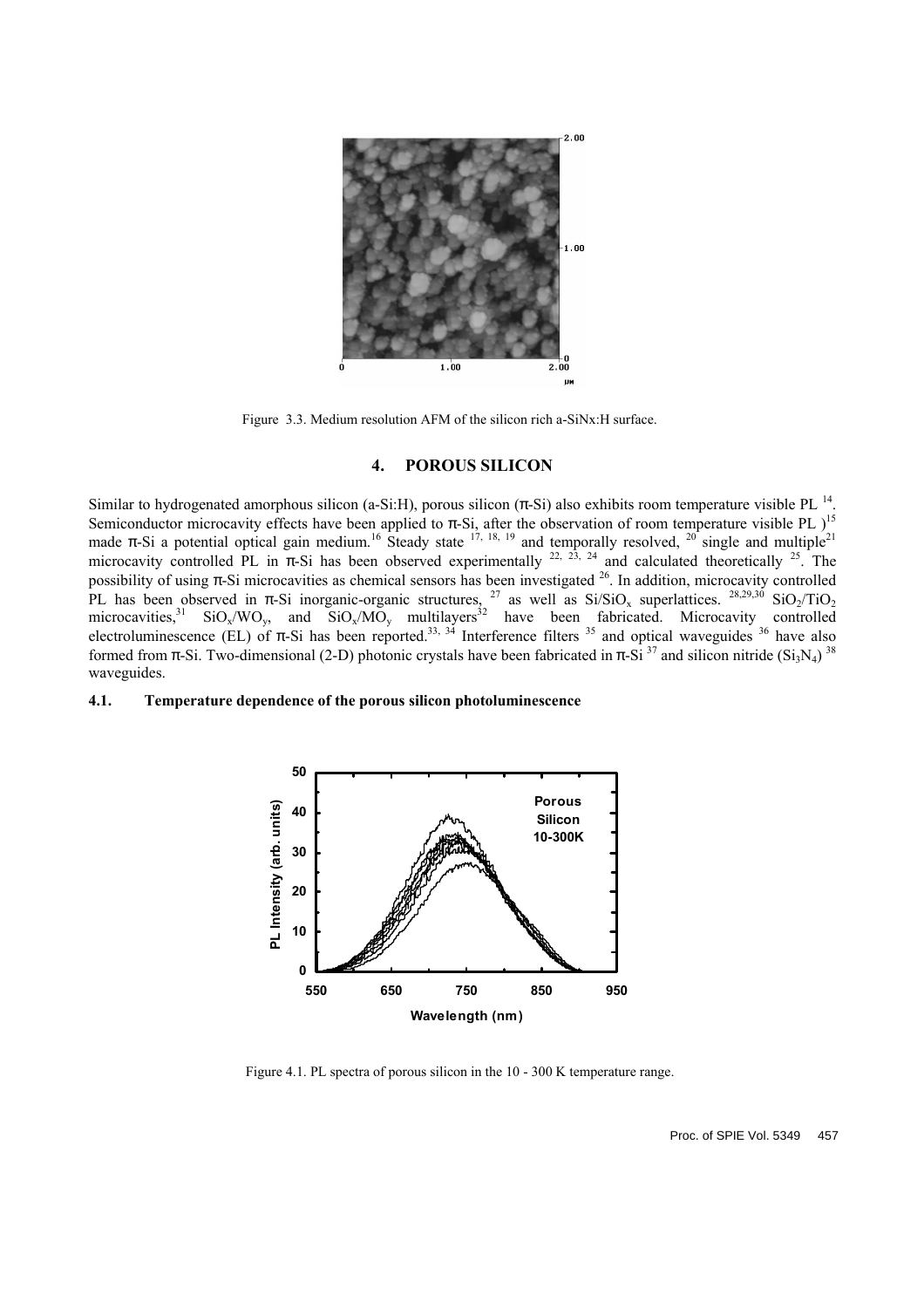

Figure 4.2. Temperature dependence of porous silicon PL intensity at the emission band maximum. Intensive quenching starts at 200 K.

Figure 4.1 shows the PL spectra of the porous silicon measured in the 550 - 900 nm wavelength and in the 10 – 300 K temperature range at a constant excitation laser intensity of 0.005 W cm<sup>-2</sup>. A broad PL band centered at 750 nm ( $E_p$  = 1.698 eV) at 10 K is observed. The PL spectra have approximately a Gaussian lineshape. The PL intensity decreases with increasing temperature. This feature is typical of the PL, which is due to donor-acceptor pair transitions observed in semiconductors. The variation of the PL peak with respect to temperature is plotted in the figure 4.2. In the 10 - 150 K range, the PL intensity decreases slowly. Above 200 K, however, the PL intensity decreases at a larger rate due to a thermal quenching process. The activation energy E for this thermal quenching process can be derived in the 200 - 300 K temperature range using a nonlinear least squares fit to the following equation,  $I = I_0$  exp (  $E/k_BT$ ), where I is the PL intensity,  $I_0$  a proportionality constant, and  $k_B$  the Boltzmann's constant. The semilog plot of the emission band intensity as a function of the reciprocal temperature gives a straight line in the 200 - 300 K region. An activation energy of  $E_a = 0.009$  eV for the emission band is derived from the slope of the straight line fit. This activation energy is associated with a shallow level located at 0.009 eV from the band. This shallow level in porous silicon may be associated with the presence of defects and unintentional impurities.



Figure 4.3. Medium resolution AFM of the porous silicon surface.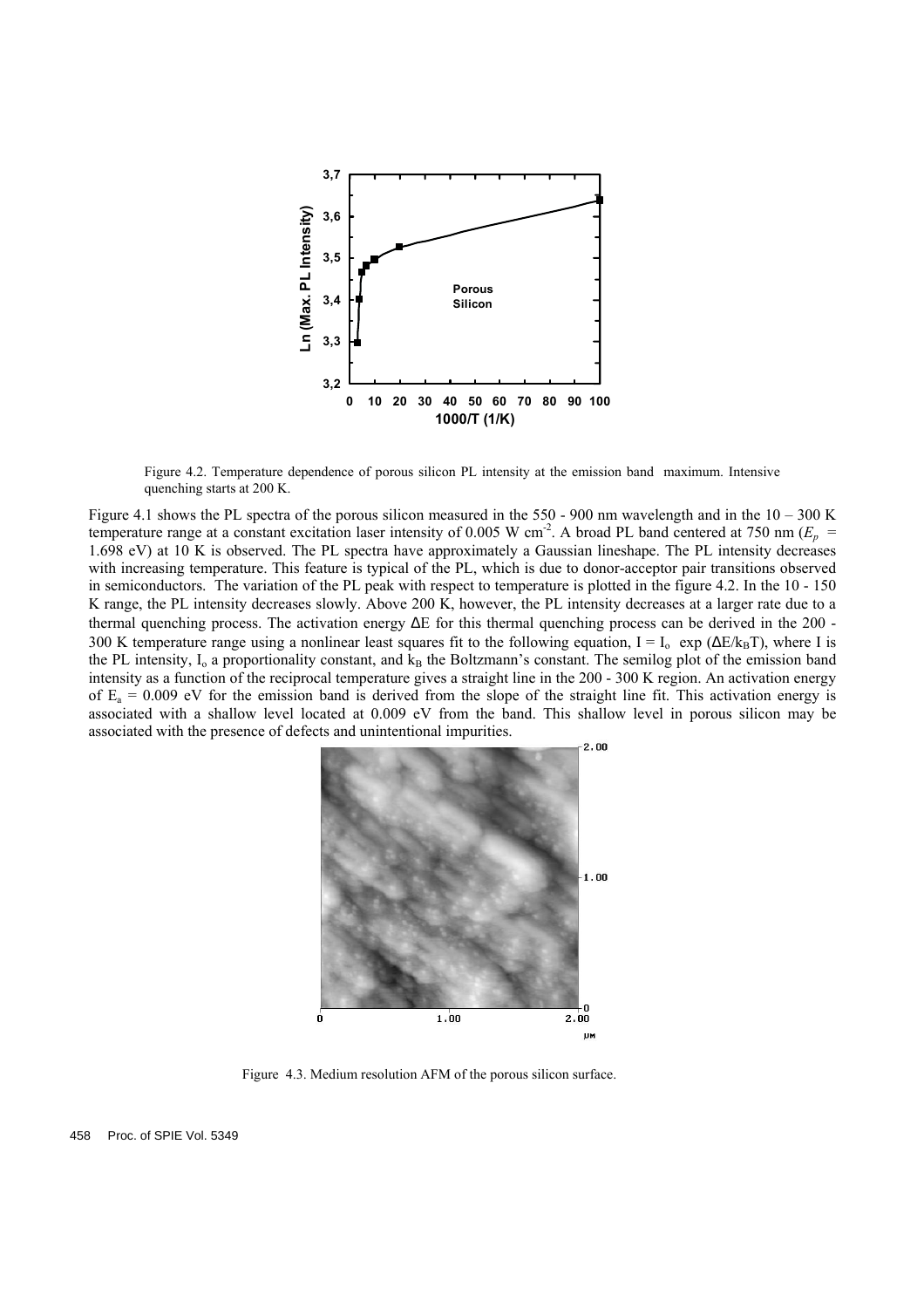## **4.2. Surface morphology of the porous silicon**

Atomic force microscopy (AFM) has been performed the on the porous silicon samples to characterize the morphology of the surface and to analyze origin of the luminescence. The surface of the porous silicon is rather rough. The bulk of the material is composed of globules of as we have seen in porous silicon. Figure 4.3 shows the medium resolution AFM picture of the porous silicon surface.

# **5. BLACK SILICON**

 Ordinarily, silicon absorbs a moderate amount of visible light, but a substantial amount of visible light is reflected as well, and infrared and ultraviolet light are transmitted through silicon or reflected from it with very little absorption. Spiked silicon surfaces, in contrast, absorb nearly all light at wavelengths ranging from the ultraviolet to the infrared. This suggests it may be very useful in improving the performance of existing silicon devices, such as photodetectors and photovoltaics. Mazur group recently discovered that irradiation of silicon surfaces with femtosecond laser pulses in the presence of a halogen containing gas transforms the flat, mirror-like surface of a silicon wafer into a forest of microscopic spikes.<sup>39,40</sup> The spiked surface is strongly light-absorbing: the surface of silicon, normally gray and shiny, turns deep black; hence the name black silicon.

## **5.1. Temperature dependence of the PL from the black silicon**



Figure 5.1. PL spectra of black silicon in the 10 - 300 K temperature range.

Figure 5.1 shows the PL spectra of the black silicon measured in the 550 - 850 nm wavelength and in the 10 – 300 K temperature range at a constant excitation laser intensity of 0.1 W cm<sup>-2</sup>. A broad PL band centered at 630 nm ( $E_p$  = 1.968 eV) at 10 K is observed. The PL spectra have approximately Gaussian lineshape. The PL intensity decreases with increasing temperature. The variation of the PL peak with respect to temperature is plotted in the figure 2. In the 10 - 120 K range, the PL intensity decreases slowly. Above 120 K, however, the PL intensity decreases at a larger rate due to a thermal quenching process. The activation energy E for this thermal quenching process can be derived in the 120 - 300 K temperature range using a nonlinear least squares fit to the following equation,  $I = I_0$  exp (  $E/k_BT$ ), where I is the PL intensity,  $I_0$  a proportionality constant, and  $k_B$  the Boltzmann's constant. The semilog plot of the emission band intensity as a function of the reciprocal temperature gives a straight line in the 120 - 300 K region. An activation energy of  $E_a = 0.006$  eV for the emission band is derived from the slope of the straight line fit. This activation energy is associated with a shallow level located at 0.006 eV from the band. This shallow level in black silicon may be associated with the presence of defects and unintentional impurities.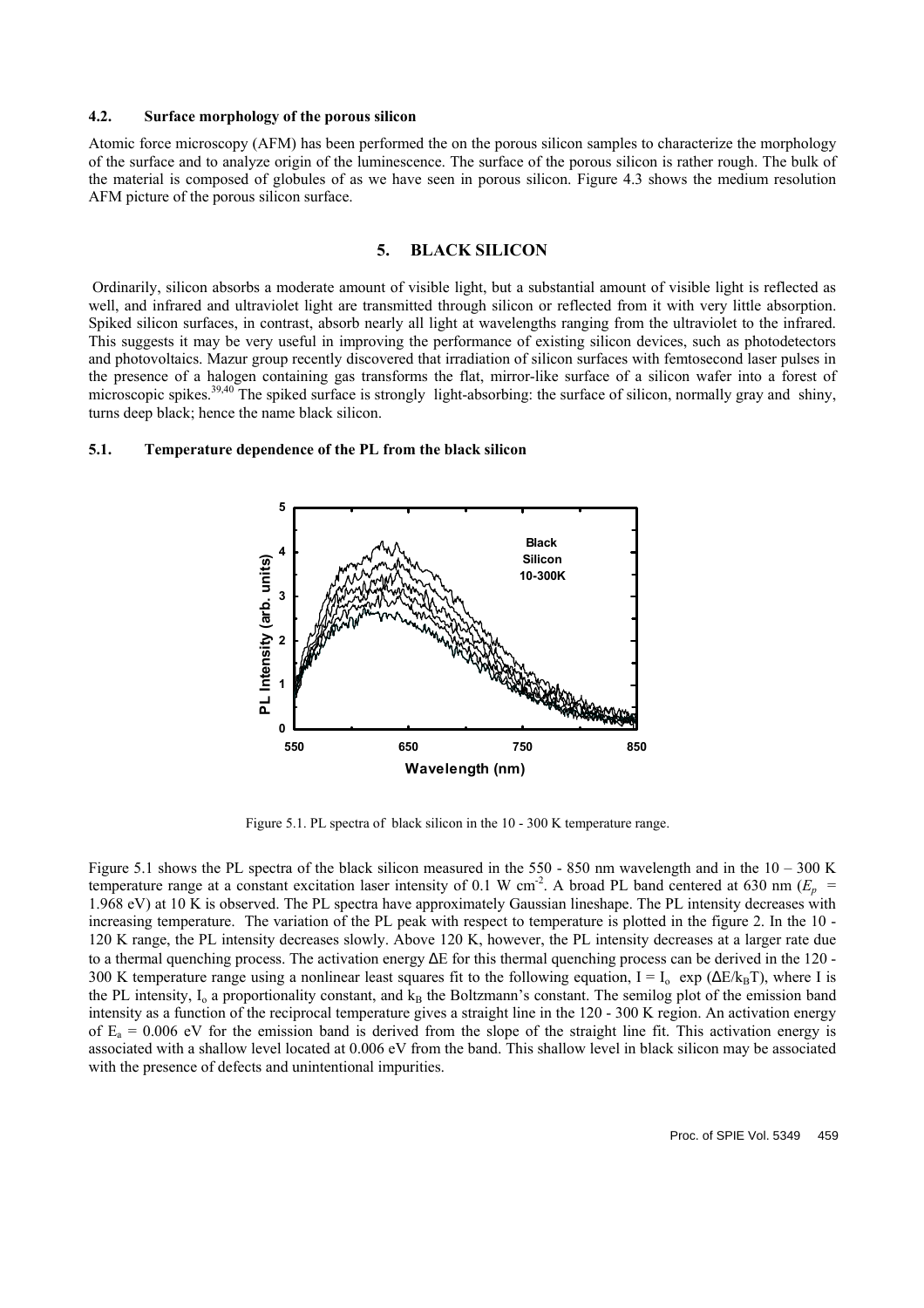

Figure 5.2. Temperature dependence of black silicon PL intensity at the emission band maximum. Intensive quenching starts at 120 K.



Figure 5.3. Medium resolution AFM of the black silicon surface.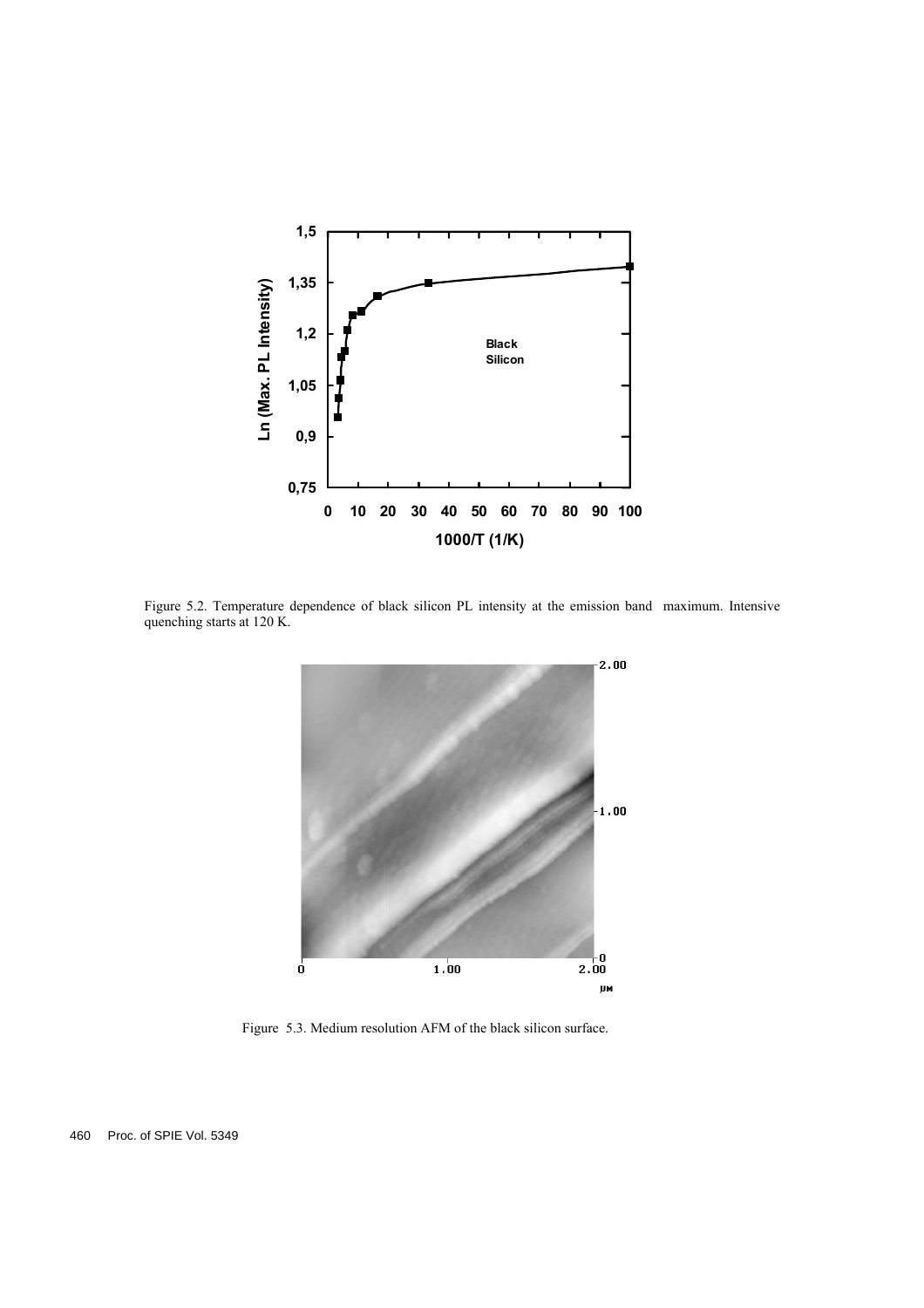#### **5.2. Surface morphology of the black silicon**

Atomic force microscopy (AFM) has been performed the on the black silicon samples to characterize the morphology of the surface and to analyze origin of the luminescence. The surface of the black silicon is optically black and consists of conical layers. The bulk of the material is composed of globules of black silicon and is similar to -Si. Figure 5.3 shows the medium resolution AFM picture of the black silicon surface.

### **6. CONCLUSIONS**

Bulk luminescence properties of hydrogenated amorphous silicon nitride (a-SiN<sub>x</sub>:H), porous silicon, and black silicon were studied at room temperature and at low temperatures. The PL emission intensity increases at low temperatures due to the lack of thermally excited phonons. The emission spectrum stays broad even at low temperatures. The broad luminescence spectrum even at low temperatures is a results of the heterogenous size distribution of the amorphous silicon quantum dots. This heterogenous size distribution is further confirmed by atomic force microscopy (AFM) measurements of the sample surface. The broad PL spectrum of the a-SiNx:H, porous, and black silicon makes them suitable sources for wavelength division multiplexing (WDM) applications.

#### **7. ACKNOWLEDGMENTS**

We would like to acknowledge the partial support of this research by the Scientific and Technical Research Council of Turkey (TUBITAK) Grant No: TBAG-1952 and the European Office of Aerospace Research and Development (EOARD) Grants No: F61775-01-WE062 and FA8655-02-M-4086.

# **8. REFERENCES**

- 1 H. Zimmermann, "Integrated Silicon Optoelectronics," (Springer Verlag, Berlin, 2000) pp. 1-352.
- 2 B. Jalali, S. Yegnanarayanan, T. Yoon, T. Yoshimoto, I. Rendina, and F. Coppinger, "Advances in Silicon on insulator Optoelectronics," IEEE J. Select. Topics in Quantum Electron. **4**, 938 (1998).
- 3 A. Kaneko, T. Goh, H. Yamada, T. Tanaka, and I. Ogawa "Design and applications of silica-based planar lightwave circuits," IEEE J. Select. Topics in Quantum Electron. **5**, 1227 (1999).
- 4 B. J. Offrein, R. Germann, F. Horst, H.W.M. Salemink, R. Beyerl, and G. L. Bona, "Resonant coupler-based tunable add-afterdrop filter in silicon–oxynitride technology for WDM networks," IEEE J. Select. Topics in Quantum Electron. **5**, 1400 (1999).
- 5 J.D. Joannopoulos and G. Lucovsky, "The physics of hydrogenated amorphous silicon," (Springer Verlag, Berlin, 1984).
- 6 S. Perkowitz, "Optical Characterization of Semiconductors," (Academic Press, London, 1993), p.27.
- 7 P. Shaoqi and D. Xiaoning, "Properties of Sputtered Amorphous Silicon without Hydrogen", in "*Proceedings of the International Workshop on Amorphous Semiconductors,"* H. Fritzsche, D. Han, C. C. Tsai, Eds. (World Scientific, Singapore, 1987).
- 8 J. I. Panvoke, "Luminescence in Hydrogenated Amorphous Silicon", in "*Proceedings of the International Workshop on Amorphous Semiconductors,*" H. Fritzsche, D. Han, C. C. Tsai, Eds., (World Scientific, Singapore, 1987).
- 9 R. A. Street, Ed., "Technology and Applications of Amorphous Silicon," (Springer Verlag, Berlin, 2000), pp. 1-403.
- 10 A. M. Agarwal, L. Liao, J. S. Foresi, M. R. Black, X. Duan, and L.C. Kimerling, "Low-loss Polycrystalline Silicon Waveguides for Silicon Photonics," J. Appl. Phys. **80**, 6120 (1996).
- 11 A. Serpengüzel, A. Aydinli, and A. Bek, "Enhancement and inhibition of photoluminescence in hydrogenated amorphous silicon nitride microcavities," Optics Express **1**, 108 (1997).
- 12 M. H. Brodsky, "Quantum Well Model of the Hydrogenated Amorphous Silicon," Solid State Commun. **36**, 55 59 (1980).
- 13 A. Serpengüzel, A. Aydinli, A. Bek, and M. Güre, "Visible photoluminescence from planar amorphous silicon nitride microcavities, " J. Opt. Soc. Am. B. **15**, 2706 (1998).
- 14 D. J. Wolford, B. A. Scoot, J. A. Reimer and J. A. Bradley, "Efficient visible luminescence from hydrogenated amorphous silicon," Physica **B 117**, 920 (1983).
- 15 T. Canham, "Silicon Quantum Wire Array Fabrication by Electrochemical and Chemical Dissolution of Wafers," Appl. Phys. Lett. **57**, 1046 (1990).
- 16 D. J. Lockwood, "Optical Properties of Porous Silicon," Solid State Commun. **92**, 101 (1994).
- 17 L. Pavesi, C. Mazolleni, A. Tredicucci, and V. Pellegrini, "Controlled photon emission in porous silicon microcavities," Appl. Phys. Lett. **67**, 3280 (1995).